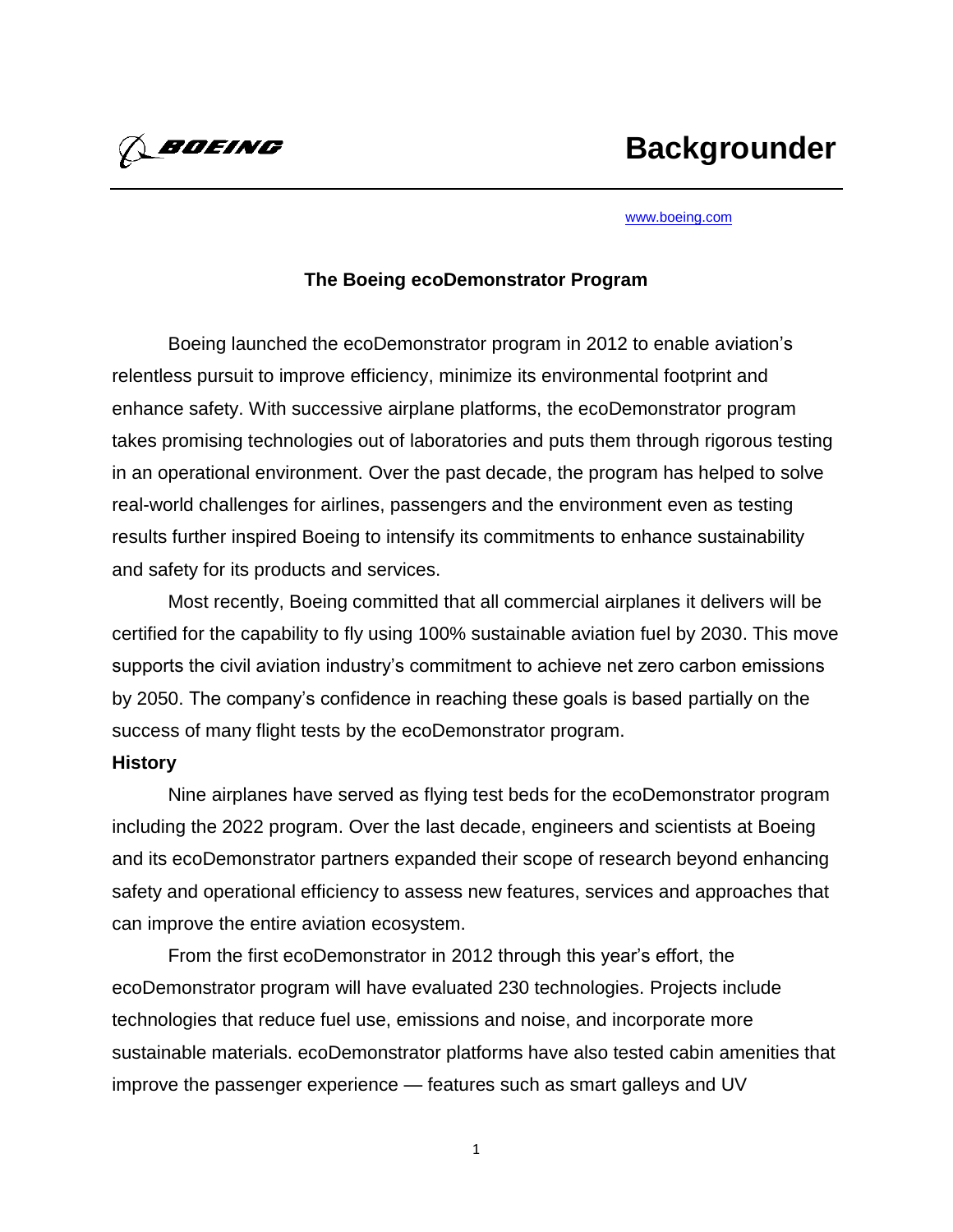disinfection – in addition to products that increase schedule reliability and the efficiency of airline fleets and crews.

Newly delivered Boeing airplanes as well as many in today's global fleet include a number of technologies that were evaluated and proven on the ecoDemonstrator program, such as;

- More aerodynamically efficient winglets on the 737 MAX.
- iPad apps that provide real-time weather and other information to pilots, enabling them to improve fuel efficiency and reduce emissions.
- Custom approach path information to lower community noise.
- Flight deck touch-screen displays and a camera system on the 777X that will enhance safety by helping pilots avoid ground obstacles.

The ecoDemonstrator program has significantly benefitted the industry as a whole as Boeing has tested and further developed aggressive goals to increase the use of sustainable aviation fuel. SAF reduces life-cycle  $CO<sub>2</sub>$  emissions by up to 80%, with the potential to eliminate emissions in the future.

The 2018 Boeing ecoDemonstrator program, in partnership with FedEx Express, made history by conducting the world's first commercial airliner test flight flown on 100% sustainable fuel in both engines. In recent years, each test-bed airplane has flown on the highest approved blend of sustainable aviation fuel (SAF) available, reinforcing the value of sustainable fuel and providing data for the industry and partners.

In 2021, the program launched a multi-year partnership with the National Aeronautics and Space Administration (NASA) to collect and analyze data on SAF emissions. Last fall, Boeing and NASA began [ground testing](https://www.boeing.com/features/2021/11/aerospace-pioneers-partner-for-sustainability.page) on engine particle and trace gas emissions with [various blends of SAF,](https://science.larc.nasa.gov/aero-fp/2021-boeing-ecodemonstrator/) conducted alongside a demonstration flight with 100% SAF in one engine. This year, NASA and Boeing will continue ground emissions testing with SAF.

A dedicated team of engineers and specialists works year-round on the ecoDemonstrator program, which is part of the Boeing Commercial Airplanes Product Development organization. That team is augmented by technologists throughout Boeing and the industry, who use the test platform to advance innovation for aviation while enriching their professional experience. Together, the team and technologists focus on

2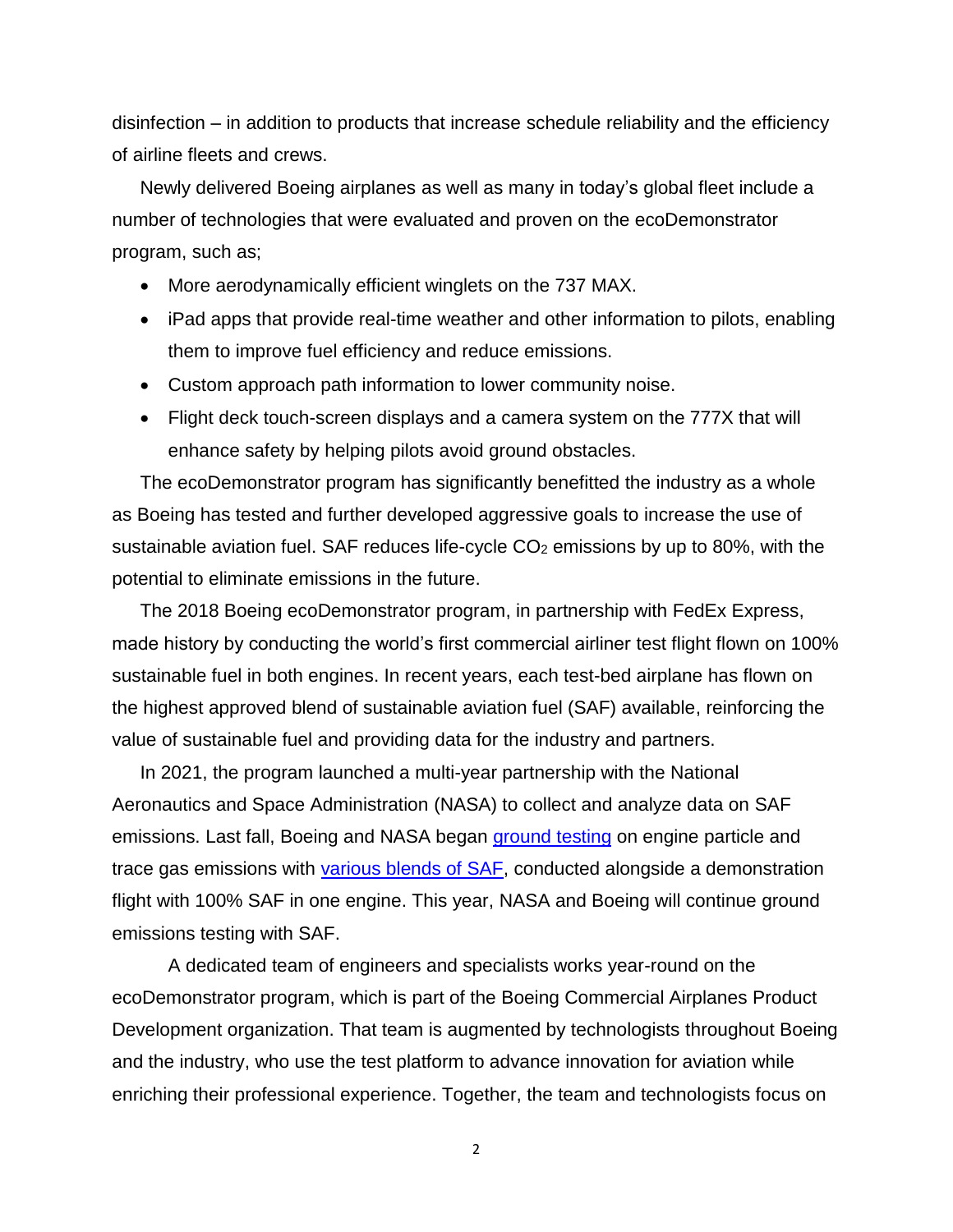a singular motto — "innovate, collaborate, accelerate" — to ensure they're supporting one another and the constant evolution of new ideas.

The Boeing ecoDemonstrator program collaborates extensively with customers, suppliers, government agencies, academia and other stakeholders. Here's a list of ecoDemonstrator platforms and some key partners:

- 2012: American Airlines 737-800
- 2014: Boeing 787-8 Dreamliner
- 2015: TUI 757
- 2016: Embraer E170
- 2018: FedEx 777 Freighter
- 2019 Boeing 777-200
- 2020: Etihad Airways 787-10
- 2021: Alaska Airlines 737-9
- 2022-2024: Boeing 777-200ER (Extended Range)

# **2022 Technologies & Partnerships**

In 2022, the Boeing ecoDemonstrator program will leverage a 777-200ER to test 30 new technologies:

- Additively manufactured airplane and engine parts including an auxiliary power unit (APU) exhaust duct support panel and an engine bracket. The goal is to reduce weight on the airplane, which saves fuel, and reduce waste in the manufacturing process. Both were developed by the Boeing Additive Manufacturing Innovation Center.
- Boeing and NASA are continuing their work on SMART vortex generators, small vertical vanes on the wing that improve aerodynamic efficiency during takeoff and landing. Shape memory alloys developed in collaboration with NASA will enable the vortex generators to retract into the wing during cruise, improving fuel efficiency and reducing carbon emissions.
- In partnership with Universal Avionics, the ecoDemonstrator pilots will help test next-generation head-worn head-up display (HUD) and enhanced vision system (EVS) camera. The SkyLens HUD is a transparent screen that places key information directly within a pilot's line of sight. This technology, coupled with